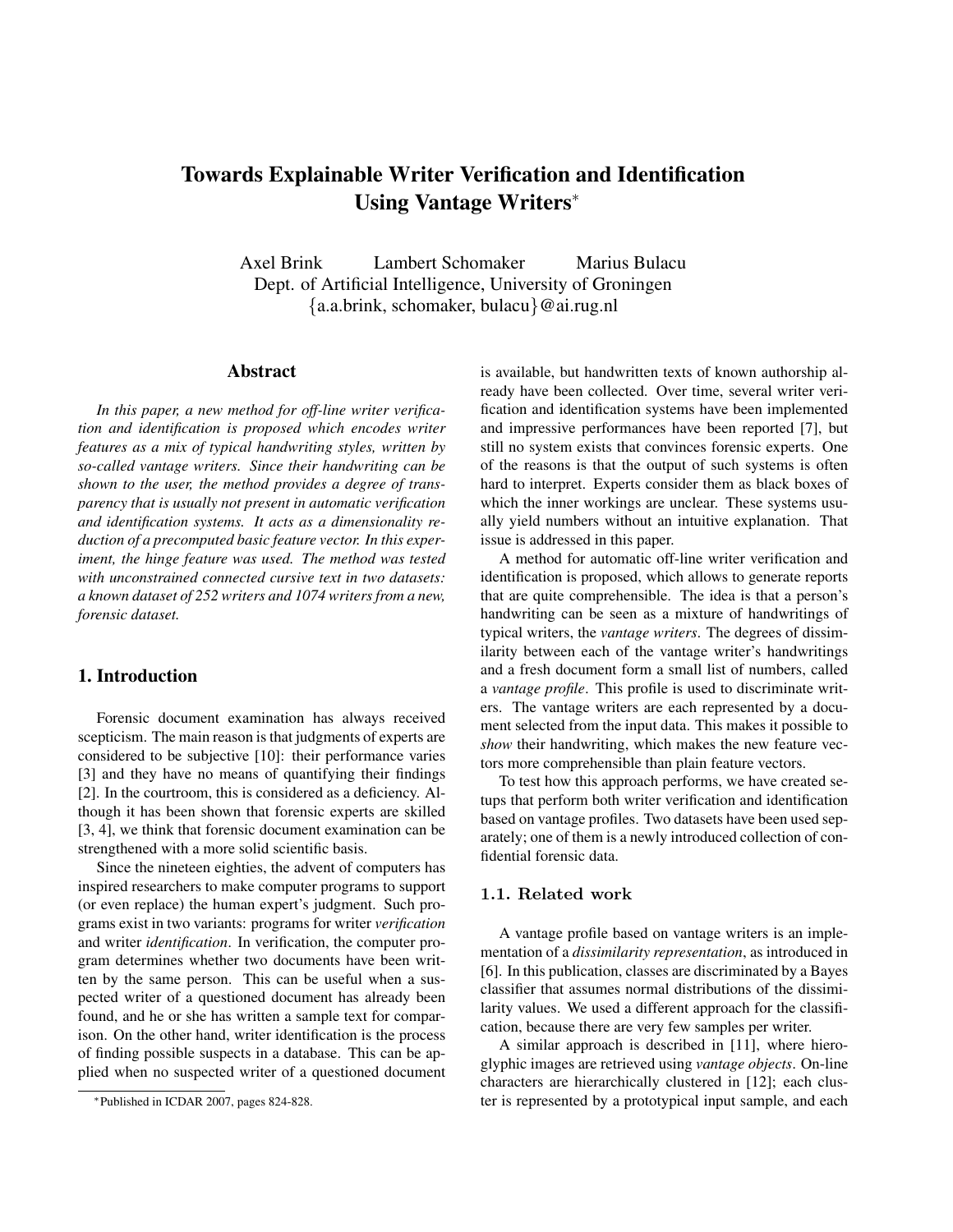writer is assigned a style vector that indicates the usage of each of the prototypical characters. In [13], characters from several copybooks were clustered in order to determine the nationality of writers based on their character usage. In [5], writing styles are expressed as usage of inferred copybooks.

In the next section, the method and experiments are described in detail. In section 3, the verification and identification performance of the vantage writer method are presented. Finally, in section 4, the results are discussed and future work is suggested.

# 2. Method

For each image dataset, basic features of the images were extracted first, resulting in two feature datasets. These were each split into a *train set* and a *test set*. The train set was used to select the vantage writers. It was also used to determine a classification threshold for verification. The test set was used to assess the performance independently. A more detailed description follows in the next subsections.

#### 2.1. Dataset preparation

Two datasets were used separately to provide the input patterns for the experiments: Firemaker and NFI. The *Firemaker* [9] dataset consists of 1008 scanned pages of handwritten texts, written by 252 students, 4 pages each. The pages were lined with a color that vanished during scanning. A glance at the dataset gives the general impression of neatly written text. Only two pages per writer were used for the current experiment, page 1 and page 4, since these contain unconstrained connected cursive handwriting.

The *NFI* dataset is a new and very heterogeneous set of handwritten pages that have been collected by the NFI, the Dutch National Forensic Institute. The collection consists of 3501 scanned forms with handwritten material, on demand written by 1311 suspects in criminal cases. Most of the suspects wrote two pages, but there are many exceptions. Most of them wrote a dictated standard text; the first part in connected cursive, the second part in capitals. In many cases the transition from cursive to capitals occurs within a page. The handwriting in this dataset gives an impression of great sloppiness. This is due to the facts that the forms were not lineated, the subjects have a lower level of education and some of the subjects may have not been cooperative. Also, many pages contain erasures or visible perforator holes. Altogether, one could conclude that this is a "dirty" dataset. For examples, see Figure 1.

For performance evaluation, the Firemaker dataset could be used as-is, but the NFI data required some preprocessing. First, border effects like visible pieces of form fields and the paper edge were removed by cutting along straight horizontal and vertical lines. The positions of the cutting



**Figure 1. Example documents in the NFI dataset, each one cut in two parts.**

lines were determined heuristically using a smoothed projection histogram. The same kind of histogram was used to split the page into an upper and a lower part, to increase the probability that every writer has at least two pieces of similar text in the database; the parts were treated as separate documents. This method is relatively simple, and visual inspection proved that it works reasonably well. However, as much as 1127 pages had to be rejected because the text baseline was too curved or sloped, making a horizontal cut between two text lines in the middle of the text impossible. Still, after splitting, 4748 page parts remained, written by 1074 persons. The fact that the pages were cut in two parts that are treated as separate documents is a weakness; it biases the view on the verification and identification results positively. On the other hand, the NFI data has not been collected with automatic processing in mind, and is contaminated in many ways.

#### 2.2. Basic feature extraction

Creating a vantage profile for an image requires that a basic feature vector has already been computed. This can be done using virtually any feature extraction method. In our experiment, we computed feature vectors for all input documents using a method that has proved to be very effective: the *hinge* feature [1]. This technique captures the orientation and curvature of the ink trace as follows: On every point on the ink contour, two small connected edge fragments are are locally aligned with the contour and form a shape like a hinge. The angles of both legs of the hinge with respect to the horizontal are recorded into a 2D histogram. By normalization this histogram is converted into a 2D probability distribution, which is called the "hinge" feature.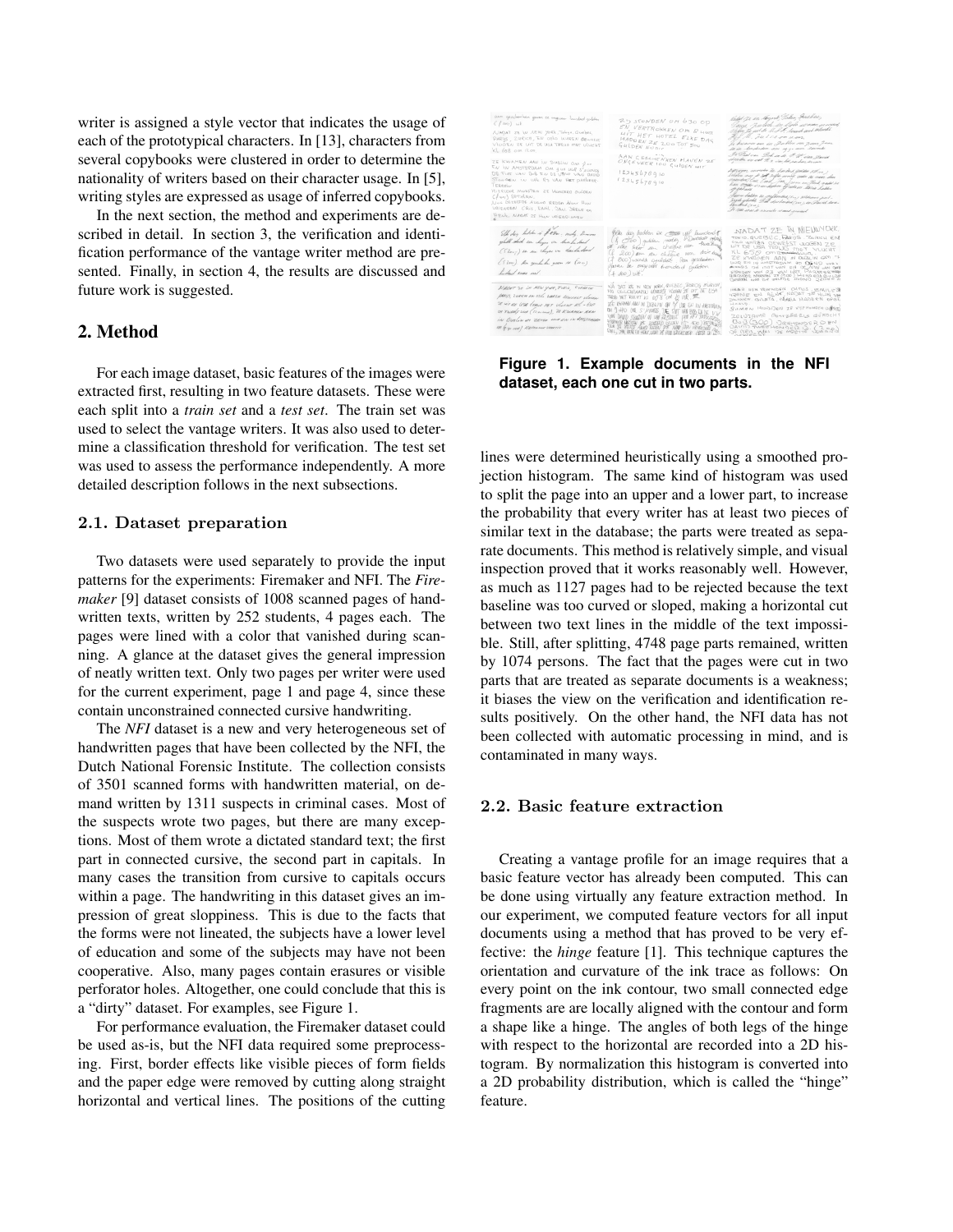#### 2.3. Selecting vantage writers

Vantage profiles represent writer information as a mixture of the handwriting style of typical writers, the vantage writers. To create these profiles, the set of vantage writers must be defined first. This can be done in various ways. For example, they could be manually selected to represent styles from different countries, sexes or ages. In our implementation, the vantage writers were represented by a sample of input documents in the training part of the dataset, the *vantage-writer sample*. This was done by random sampling a fixed number of times, and picking the best choice afterwards. The number of random samples was set to 50 for the Firemaker dataset, and 25 for the NFI dataset, for reasons of computing time. For every sample, the performance was computed by creating vantage profiles and performing writer verification or identification on the train set as described in the next subsections. The sample yielding the highest performance on the train set was assigned to be the final set of vantage writers. Vantage writers were determined for verification and identification separately.

#### 2.4. Creating vantage profiles

The vantage profile  $q'$  of a document is acquired by computing the *distance* between its basic feature vector q and the basic feature vectors  $v_i$  of the sample documents of each of the vantage writers  $j$ . The distance can be computed using various measures, such as Euclidean, Hamming,  $\chi^2$ , Bhattacharyya, etc. Since a hinge feature vector is essentially a probability distribution and the  $\chi^2$  measure has proved to be effective for this kind of feature vectors [8], this measure was used. It is defined (after renaming) as:

$$
d_{\chi^2}(\mathbf{q}, \mathbf{v}_j) = \sum_{i=1}^{|\mathbf{q}|} \frac{(\mathbf{q}_i - \mathbf{v}_{ji})^2}{\mathbf{q}_i + \mathbf{v}_{ji}}
$$

where i is an index to the elements of  $\mathbf q$  and  $\mathbf v_j$ .

The distances together form a vector of distances  $q'$ , which we call a *vantage profile*. This can be written as:

$$
\mathbf{q}' = (d(\mathbf{q}, \mathbf{v}_1), ..., d(\mathbf{q}, \mathbf{v}_n))
$$

where d is a dissimilarity measure,  $v_j$  are the feature vectors of the vantage writers and  $n$  is the number of vantage writers. It is seen as a new, indirect, feature vector that is used to discriminate writers. As such, the computation of vantage profiles can be seen as a form of dimensionality reduction. See Figure 2 for an example.

## 2.5. Writer verification

Writer verification means that a decision must be made whether two documents have been written by the same per-

|                                                                                  | vantage 1                                  | vantage 2                | vantage 3                     | vantage 4              | vantage 5                      |
|----------------------------------------------------------------------------------|--------------------------------------------|--------------------------|-------------------------------|------------------------|--------------------------------|
|                                                                                  | Henk z                                     | Jiet is zeer             | Een vlieger                   | Bob, Davi              | $\sqrt{\alpha}$                |
|                                                                                  | aanko                                      | Het is ronc              | stopt 'in                     | landen E               | jein<br>99                     |
|                                                                                  | Ats het                                    | er een za                | hlphin i                      | Grielenbar             | cen                            |
|                                                                                  | weren                                      | loopt naar               | nur, di                       |                        | $\mathcal{O}$ to $\mathcal{O}$ |
|                                                                                  | Het URE<br>$\mathcal{U}$ oul $\rightarrow$ | op de grund<br>الكاريمما | Na <sub>O</sub> nta<br>m/1.11 | Tij beno<br>مباينه فكم | Herk                           |
|                                                                                  |                                            |                          |                               |                        | $x/a$ and                      |
| $\frac{\mathrm{doc}}{\mathrm{36}}$ $\frac{1}{\mathrm{00}}$<br>landen E<br>Otelie | 0.113                                      | 0.117                    | 0.321                         | 0.104                  | 0.339                          |
| doc 2<br>bob, <b>O</b> ar<br>landen E<br>Griekenlan                              | 0.286                                      | 0.062                    | 0.591                         | 0.187                  | 0.608                          |
| $doc\ 3$<br>Bob, Dar<br>Canden,<br>Jtalie (                                      | 0.294                                      | 0.123                    | 0.799                         | 0.373                  | 0.579                          |
|                                                                                  |                                            |                          |                               |                        |                                |

#### **Figure 2. Example vantage profiles based on five vantage writers in the Firemaker dataset.**

son. In this experiment, such a decision was made by testing whether the dissimilarity between two vantage profiles was below a certain threshold  $\theta$ . This can be symbolically expressed as:

$$
h(\mathbf{q}', \mathbf{r}') = \begin{cases} \text{true} & \text{if } d(\mathbf{q}', \mathbf{r}') < \theta \\ \text{false} & \text{otherwise} \end{cases}
$$

where  $h$  is the classifier function. If the dissimilarity was below the threshold, the verdict of the verification was *true*, or *same writer*, otherwise *different writer*. The dissimilarity can be computed by virtually any distance measure; we used Euclidean distance.

The threshold was learned from the documents in the train set that were not used in a vantage sample. This was done by modeling the distances between vantage profiles within the "same-writer" and "different-writer" classes. These distances were found by comparing every document with every other and computing the Euclidean distance between them. Smoothed-probability distributions of the distances in both classes were created using Parzen windowing with a Gaussian kernel. For an example, see Figure 3. Based on these probability distributions, the threshold was positioned for the highest expected performance in terms of the *true positive* (TP) and *true negative* (TN) percentages (in other words, the lowest *false negative* and *false positive* percentages). The expected TP and TN could be balanced according to the desire of the end user, but as there was no such information available yet, the threshold was selected such that TP = TN: the *equal-error rate* (EER). The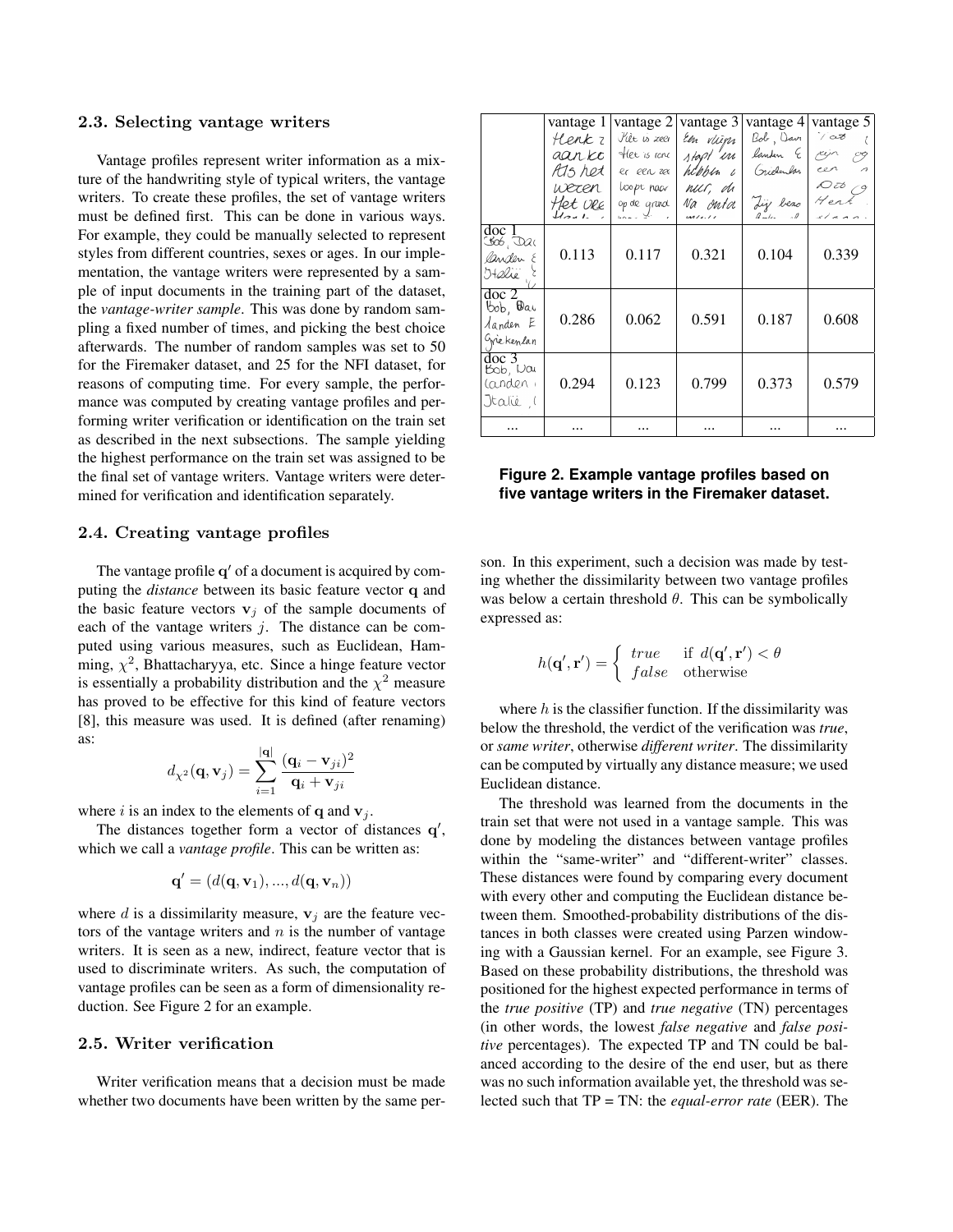

**Figure 3. Model of hinge-5-vantage profile distances in Firemaker dataset, smoothed using Parzen windowing with a Gaussian kernel.**

EER was also used as the performance measure for vantage writer selection.

## 2.6. Writer identification

Writer identification is the process where a list of documents is yielded with handwriting similar to the handwriting in a questioned document. In this experiment, each document in the train set was once treated as a questioned document, and its *hit list* was constructed. This is a sorted list containing the s nearest neighbors of the questioned document based upon the vantage profiles, with  $s = 1, 10, 100$ . During the selection of vantage writers, the writer identification performance was simply assessed as the top-1 performance  $(s = 1)$ .

#### 3. Results

To test the performance of the vantage writer method, several runs of K-fold cross validation were carried out, varying the number of selected vantage writers:  $n =$ 2, 4, 5, 50. In each run, the cross validation iterated four times ( $k = 4$ ), where in every iteration 25% of the data was available for training and 75% for testing. The data was split such that all pages of each writer were always in the same part. Testing was done for verification and identification separately.

For verification, the train part of the dataset was used to select vantage writers, compute vantage profiles and determine a verification threshold as described in 2.3, 2.4 and 2.5. Then, the found vantage writers and threshold were

|                          |       | Firemaker | NFI      |       |
|--------------------------|-------|-----------|----------|-------|
|                          | TP    | TN        | TP       | TN    |
| hinge                    | 96.1% | 83.5%     | 79.0%    | 73.9% |
| hinge-2-vantage profile  | 91.4% | 85.9%     | 74.5%    | 75.8% |
| hinge-4-vantage profile  | 92.0% | 89.7%     | $75.1\%$ | 77.8% |
| hinge-5-vantage profile  | 90.8% | 90.5%     | $75.1\%$ | 77.8% |
| hinge-50-vantage profile | 88.7% | 91.3%     | 75.0%    | 77.6% |

**Table 1. Average verification results for the Firemaker dataset (378 pages, 189 writers) and NFI dataset (3561 pages, 805 writers).**

|                          | $Top-1$  | $Top-10$ | $Top-100$ |
|--------------------------|----------|----------|-----------|
| hinge                    | 67.3%    | 89.0%    | 98.3%     |
| hinge-2-vantage profile  | $12.4\%$ | 48.9%    | 94.8%     |
| hinge-4-vantage profile  | 30.6%    | 72.3%    | $96.2\%$  |
| hinge-5-vantage profile  | $36.5\%$ | 75.3%    | 97.3%     |
| hinge-50-vantage profile | 41.0\%   | 76.8%    | $96.5\%$  |

# **Table 2. Average identification results for the Firemaker dataset (378 pages, 189 writers).**

used to perform writer verification in the same way, but on the *test* set. The TP and TN were recorded. The results for the Firemaker and NFI dataset are shown in Table 1. For comparison, the table also includes a line with the performance of the bare hinge feature vector, without the indirection induced by vantage writers. The tables show that the performance using vantage profiles is similar to the performance using the hinge feature directly, and that the number of vantage writers does not have much influence. The ratio between TP and TN shifts a bit as the number of vantage writers increases; this is probably an effect of the Parzen smoothing. The effect of smoothing can still be optimized by changing its parameters.

Similarly, for identification, the train part of the dataset was used to select vantage writers and compute vantage profiles as described in 2.3, 2.4 and 2.6. Then, the found vantage writers were used to perform writer identification in the same way on the test set. Top-1, top-10 and top-100 performance were recorded. The results for the Firemaker and NFI dataset are shown in Table 2 and 3 respectively. For comparison, the table also includes a line with the performance of the bare hinge feature vector, without the indirection induced by vantage writers. It is clear that the vantage writer method does not work as well for identification as it does for verification.